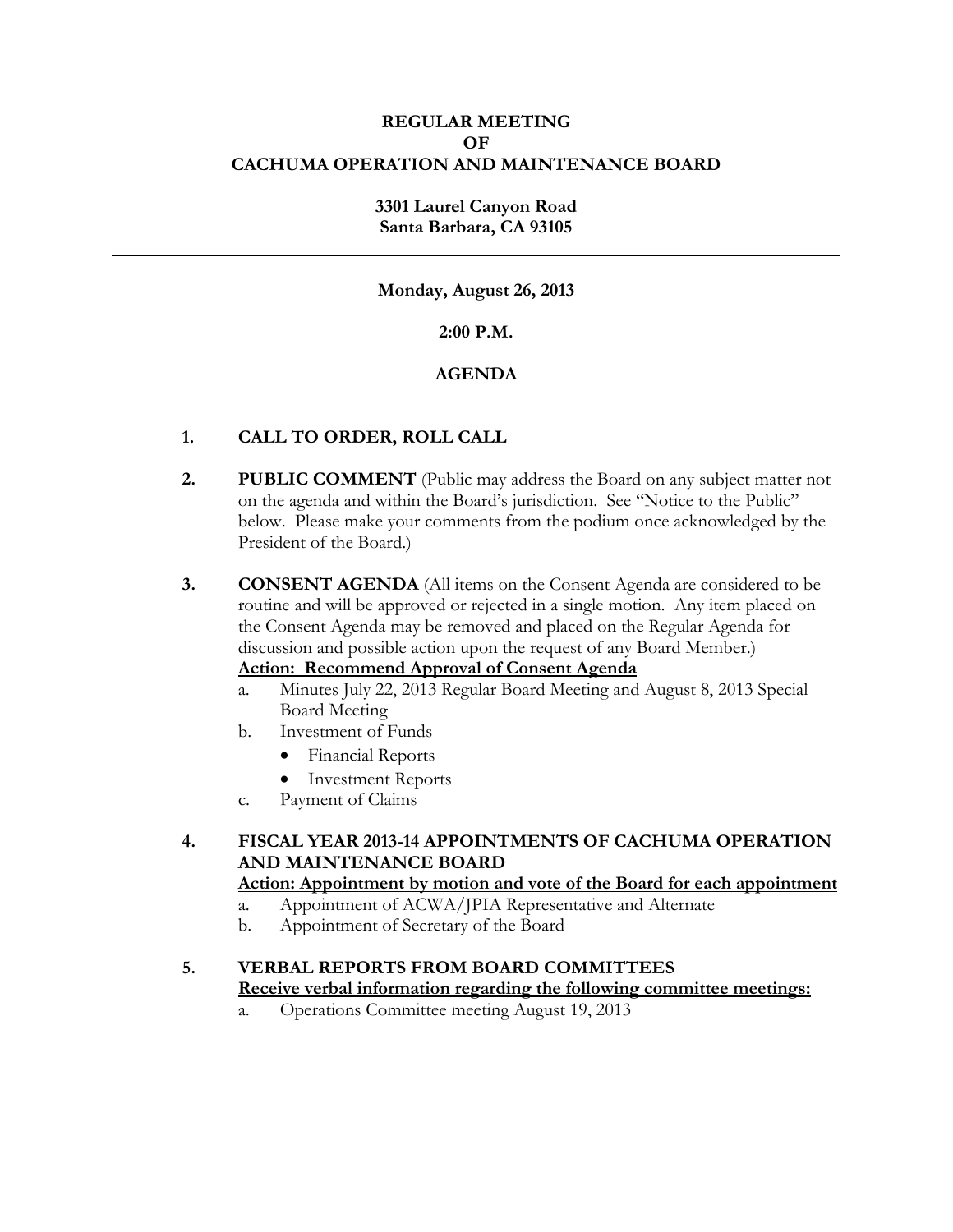**6. FISH PASSAGE IMPROVEMENT ON CROSSING 1, QUIOTA CREEK PROJECT** 

### **Action: Recommend Approval by Motion and Vote of the Board**

- a. Reject all bids received for Construction of the Quiota Creek, Crossing 1 Project
- b. Authorize the General Manager to re-bid the Construction of the Quiota Creek, Crossing 1 Project
- **7. ESTABLISHMENT OF A BOARD POLICY REGARDING THE GENERAL MANAGER AUTHORIZING APPROVAL OF EXPENDITURES UP TO A MAXIMUM OF \$10,000 Action: Recommend approval by motion and vote of the Board**
- **8. AUTHORIZE GENERAL MANAGER TO EXECUTE A PURCHASE ORDER FOR THE FABRICATION AND INSTALLATION OF THE NORTH PORTAL ELEVATOR ENGINEERED INTERIM SOLUTION, NOT TO EXCEED \$15,000 (See Details in General Manager Report) Action: Recommend approval by motion and vote of the Board**
- **9. AUTHORIZE GENERAL MANAGER TO EXECUTE A PROFESSIONAL SERVICES AGREEMENT TO RCB ELEVATOR CONSULTING LLC FOR PHASE II REHABILITATION OF THE NORTH PORTAL ELEVATOR, NOT TO EXCEED \$25,150 Action: Recommend approval by motion and vote of the Board**

### **10. GENERAL MANAGERS REPORT Receive information from the General Manager on topics pertaining to COMB, including but not limited to, the following:**

- North Portal Elevator
- Crossing 1, Quiota Creek Project
- **Emergency Action Plan**
- **11. PROGRESS REPORT ON CACHUMA LAKE OAK TREE PROGRAM Receive information regarding the Cachuma Lake Oak Tree Program including but not limited to the following:**
	- **Maintenance and Monitoring**

## **12. ENGINEERING/OPERATIONS DIVISION REPORT**

 **Field Mapplet Software (Maintenance Management Software) Presentation by Megan Emami** 

### **Receive information regarding Engineering and Operations Division, including but not limited to the following:**

- **Cachuma Project Rehabilitation**
- **Lake Cachuma Operations**
- US Bureau of Reclamation (USBR)
- **•** Operation and Maintenance Activities